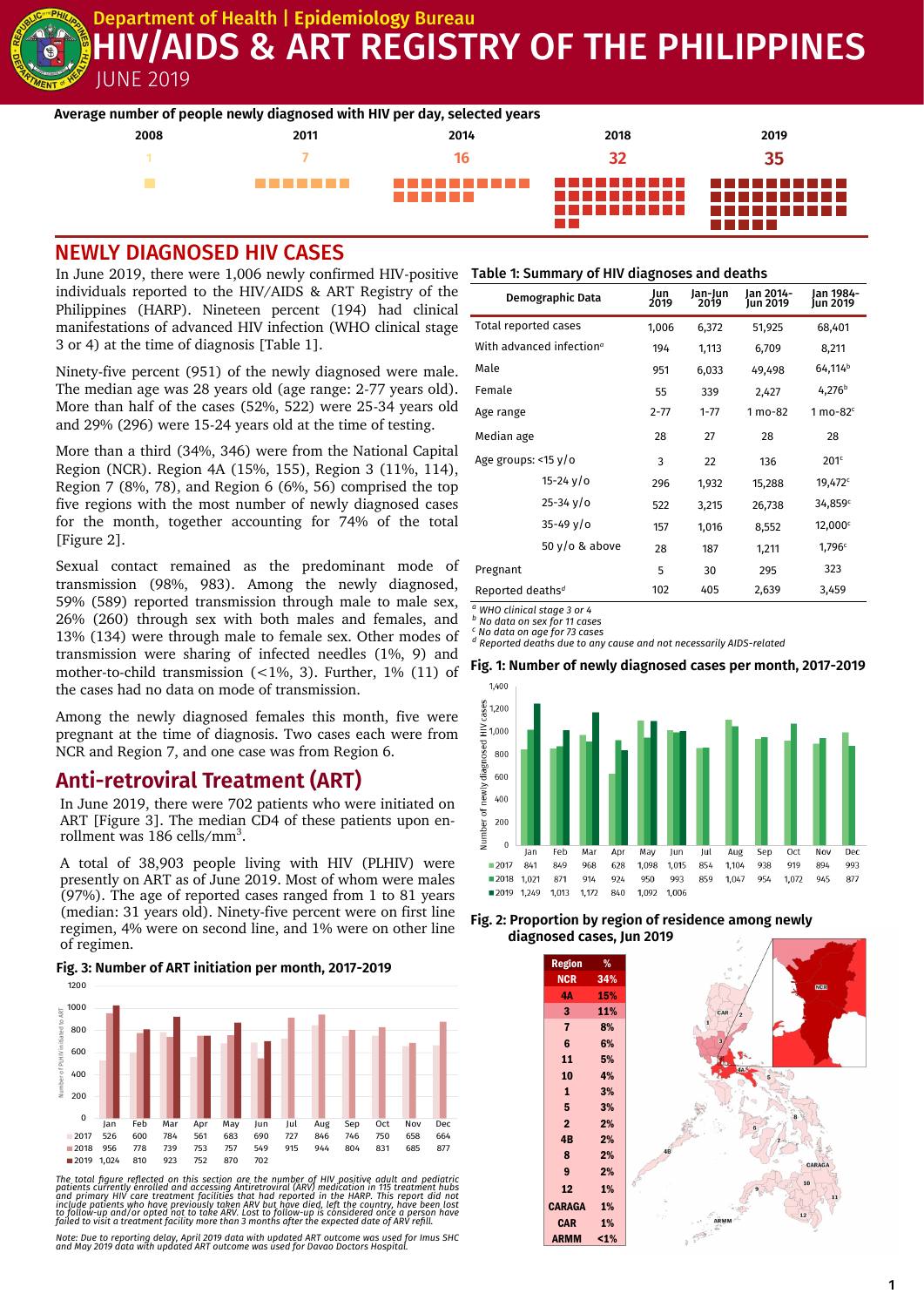## **HIV/AIDS EPIDEMIC TRENDS IN THE PHILIPPINES (January 1984 - June 2019)**

The first case of HIV infection in the Philippines was reported in 1984. Since then, there have been 68,401 confirmed HIV cases reported to the HARP. Ninety-four percent (64,114) of those diagnosed were male and 6% (4,276) were female; there were no data on sex for 11 cases. At the time of diagnosis, more than half (51%, 34,859) were 25-34 years old while 19,472 (28%) were youth 15-24 years old. The median age of diagnosis was 28 years old (age range: 1 month - 82 years); there were no data on age for 73 cases. Seventy-six percent (51,925) of the total diagnosed cases in the Philippines were reported from January 2014 to June 2019. Twelve percent (8,211) of all reported cases had clinical manifestations of advanced infection at the time of reporting (WHO clinical stage 3 & 4) [Table 1].

Fig. 4: Number of HIV cases reported in the Philippines by year, Jan 1984 to Jun 2019 (N=68,401)



#### **Age and Sex**

In the early years of the epidemic (1984-1990), 62% (133 of 216 cases) of those diagnosed were female. However, since 1991 the proportion of diagnosed males has been greater than that of females each year. From 1991 to present, males comprised 94% (64,031) of the 68,174 diagnosed cases in the Philippines. In addition, from January 2018 to June 2019, three percent (517) of 16,861 diagnosed people who were assigned male at birth reported their self-identity as female (transgender women*a*).

The number of diagnosed HIV infections among females has also been increasing [Figure 5]. The number of diagnosed (339) females from January to June 2019 had tripled in number compared to the diagnosed (106) cases *Note: 11 cases had no data on sex*



#### Fig. 5: Number of diagnosed females per year, Jan 1984 to Jun 2019 (N=4,276)

## **Geographic distribution**

From January 1984 to June 2019, the regions with the Iable 2:Number of HIV cases diagnosed by region most number of reported cases were NCR with 26,452 (39%) cases, Region 4A with 10,251 (15%) cases, Region 3 with 6,409 (9%) cases, Region 7 with 6,060 (9%) cases, and Region 11 with 3,857 (5%) cases. Twenty-one percent (14,234) of the cases came from the rest of the country while 1,138 (2%) did not report region of residence [Table 2].

Of the 4,276 females reported with HIV, 1,119 (26%) were from NCR, 657 (16%) were from Region 3, 527 (12%) were from Region 7, 488 (11%) were from Region 4A and 1,182 (28%) were from other regions; while 303 (7%) had no reported data on region of residence.

The regions with the most number of Overseas Filipino Workers (OFW) reported to HARP were from NCR with 2,176 (32%) cases, Region 4A with 1,170 (17%) cases, and Region 3 with 802 (12%) cases.

in the same period of 2014, five years prior. Ninety-two percent (3,952) of all female cases since 1984 were in the reproductive age group (15-49 years old) at the time of diagnosis.

The predominant age group among those diagnosed has shifted to 25-34 years old starting 2006 from 35-49 years old in 2001 to 2005 [Figure 6]. Further, the proportion of HIV positive cases in the 15-24 year age group nearly doubled in the past ten years, from 17% in 2000 to 2009 to 29% in 2010 to 2019.

*<sup>a</sup>Data on transgender identity was captured in HARP starting January 2018.*

#### Fig. 6: Proportion of HIV cases by age group, Jan 1984 to Jun 2019



| Region                 | Jun 2019<br>$(N=1,006)$ | Jan-Jun 2019<br>$(N=6,372)$ | Jan 2014 -<br>Jun 2019<br>$(N=51,925)^{a}$ | Jan 1984 -<br>Jun 2019<br>$(N=68,401)^b$ |
|------------------------|-------------------------|-----------------------------|--------------------------------------------|------------------------------------------|
| <b>NCR</b>             | 346 (34%)               | 2,034 (32%)                 | 18,852 (36%)                               | 26,452 (39%)                             |
| 4A                     | 155 (15%)               | 1,032 (16%)                 | 8,258 (16%)                                | 10,251 (15%)                             |
| 3                      | 114 (11%)               | 706 (11%)                   | 5,140 (10%)                                | 6,409(9%)                                |
| 7                      | 78 (8%)                 | 474 (7%)                    | 4,652 (9%)                                 | 6,060(9%)                                |
| 11                     | 53 (5%)                 | 363 (6%)                    | 2,934 (6%)                                 | 3,857(5%)                                |
| Rest of the<br>country | 260 (27%)               | 1,763 (28%)                 | 12,081 (23%)                               | 14,234 (21%)                             |

*<sup>a</sup>No data on region of residence for 8 (<1%) cases <sup>b</sup> No data on region of residence for 1,138 (2%) cases*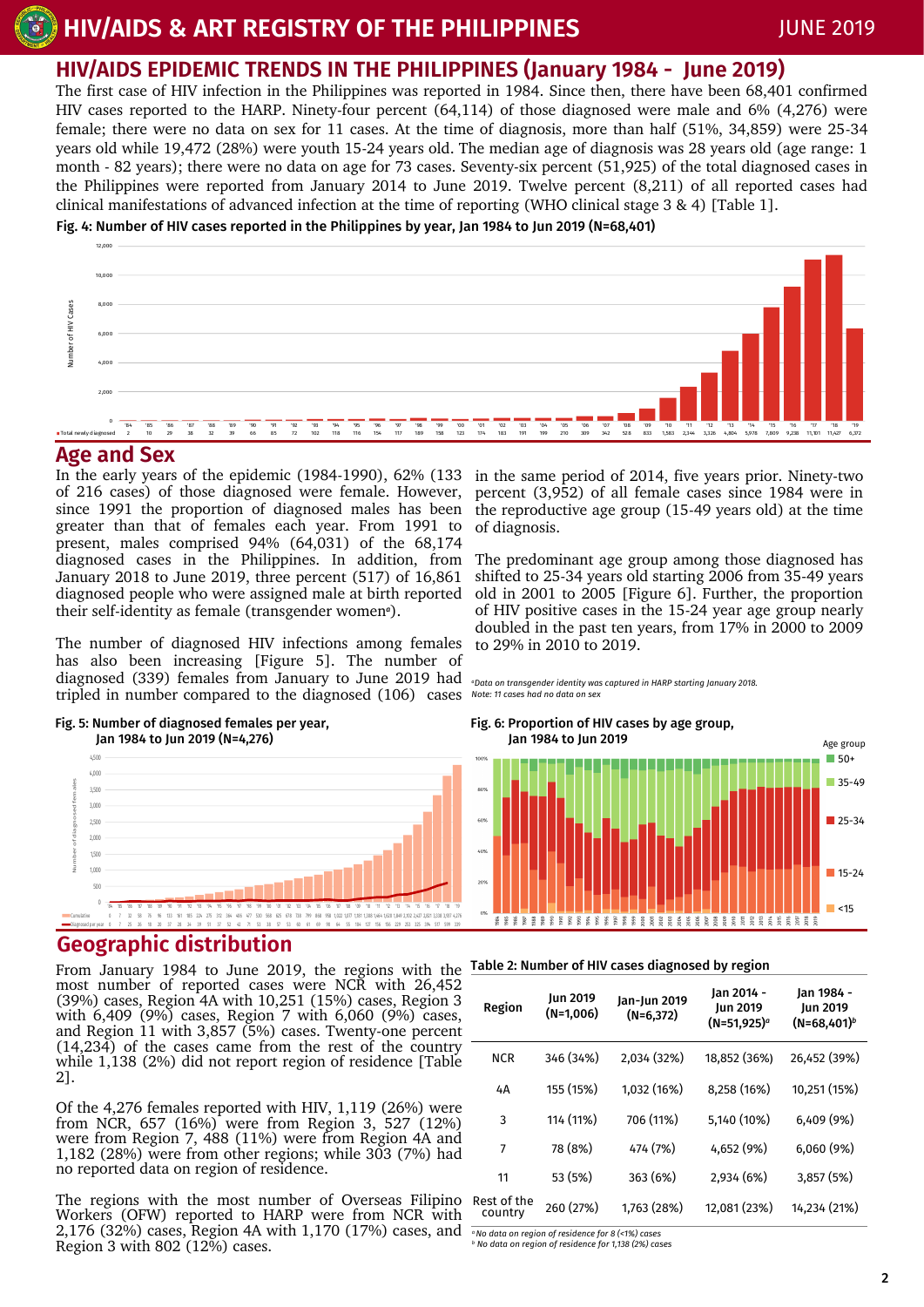# **HIV/AIDS & ART REGISTRY OF THE PHILIPPINES** JUNE 2019

## **Modes of transmission**

From January 1984 to June 2019, sexual contact among males who have sex with males [MSM] (85%, 54,433) was the predominant mode of transmission among males, followed by male-female sex (11%, 6,987), and sharing of infected needles (3%, 2,093). More than half of MSM (53%, 28,653) were 25-34 years old at the time of testing, and 31% (16,737) were 15-24 years old. Among diagnosed females, male-female sex was the most common mode of transmission (92%, 3,953) followed by sharing of infected needles (3%, 129) [Table 3].

A total of 179 children (less than 10 years old<sup>a</sup>), eight adolescents (10-19 years old<sup>a</sup>), and one adult foreigner (22 years old*<sup>a</sup>* ) were reported to have acquired HIV through mother-to-child transmission.

From 1984 to 2006, the predominant mode of transmission was male-female sex. From 2007, the trend shifted to sexual contact among MSM as the predominant mode of transmission and has remained as such to the present. From January 2014 to June 2019, 83% (43,194) out of the total (51,925) diagnosed cases were among MSM.

From 1984 to 2009, transmission through sharing of infected needles were less than one percent of the total cases reported. The proportion of HIV cases among people who inject drugs (PWID) increased sharply in 2010, at 9% (147) of the total cases reported that year. Further, the proportion of new cases among PWID remained at less than 6% of the total cases in the succeeding years (2011- 2018).

| Mode of<br>Transmission |                                        | Jun 2019<br>(N=1,006) |          | Jan-Jun<br>2019<br>$(N=6,372)$ |                              | Jan 2014 -<br>Jun 2019<br>(N=51,925) |       | Jan 1984-<br>Jun 2019<br>$(N=68,401)^b$ |       |
|-------------------------|----------------------------------------|-----------------------|----------|--------------------------------|------------------------------|--------------------------------------|-------|-----------------------------------------|-------|
|                         |                                        | $M^a$                 | Fa       | M                              | F                            | М                                    | F     | M                                       | F     |
|                         | Sexual contact                         | 931                   | 52       | 5,901                          | 319                          | 47,784 2,283                         |       | 61,420                                  | 3,953 |
|                         | Male-female<br>sex                     | 82                    | 52       | 546                            | 319                          | 4,590                                | 2,283 | 6,987                                   | 3,953 |
|                         | Male-male<br>sex                       | 589                   | 0        | 3,801                          | $\qquad \qquad \blacksquare$ | 28,364                               |       | 35,220                                  |       |
|                         | Sex w/ males<br>& females <sup>c</sup> | 260                   | 0        | 1,554                          | -                            | 14,830                               |       | 19,213                                  |       |
| products                | Blood/blood                            | 0                     | 0        | 0                              | 0                            | $\Omega$                             | 0     | 5                                       | 15    |
|                         | Sharing of<br>infected needles         | 9                     | 0        | 56                             | 3                            | 1,439                                | 73    | 2,093                                   | 129   |
| injury                  | Needlestick                            | 0                     | 0        | 0                              | 0                            | 0                                    | 0     | $\overline{2}$                          | 1     |
|                         | Mother to child                        | $\Omega$              | 3        | 11                             | 11                           | 68                                   | 58    | 100                                     | 88    |
| No data                 |                                        | 11                    | $\Omega$ | 65                             | 6                            | 207                                  | 13    | 494                                     | 90    |

*<sup>a</sup> Sex at birth; M= Male, F = Female*

*<sup>a</sup>Based on the age at time of testing*

*<sup>b</sup> No data on MOT and sex for 11 cases*

Table 3: Modes of HIV transmission

*<sup>c</sup> Among males only*

Regional patterns vary across the modes of transmission. Forty-two percent of ever diagnosed males who have sex with males were from NCR; almost all (99%) reported cases among people who inject drugs were from Region 7; and 32% of females who engaged in transactional sex were from Region 3.

Fig. 7: Cumulative number of diagnosed per year by mode of transmission, Jan 1984 to Jun 2019 (N=68,401)



ª No reported mode of transmission (MOT) for 595 cases, Jan 1984-Jun 2019<br><sup>b</sup> Others include the following MOT: needle prick injury, blood/blood products, and mother-to-child transmission<br>Note: Cumulative HIV cases includ

## **SPECIFIC POPULATIONS**

## **Youth (15-24 years old)**

In June 2019, 296 (29%) cases were among youth 15-24 years old; 95% were male. Almost all (99%, 295) were infected through sexual contact (25 male-female sex, 193 male-male sex, 77 sex with both males & females*<sup>a</sup>* ). One had no data on mode of transmission.

From January 1984 to June 2019, 19,472 (28%) of the reported cases were 15-24 years old. Ninety-seven percent (18,865) were infected through sexual contact (2,128 male-female sex, 11,243 male-male sex, 5,494 sex with both males & females), 475 (2%) were infected through sharing of needles, one (<1%) was infected through mother-tochild transmission , and 131 (1%) had no data on mode of transmission. Seventy-nine percent (15,288 out of 19,472) of all those 15-24 years old at the time of testing were diagnosed from January 2014 to June 2019. Since 2004, the diagnosed cases were predominant among males aged 15-24 years old. However, the number of diagnosed HIV cases among female youth had increased significantly in the past five years. The total diagnosed females aged 15-24 years old (172) in 2018 nearly tripled as compared with the same reporting period (60) in 2013. *a Among males only*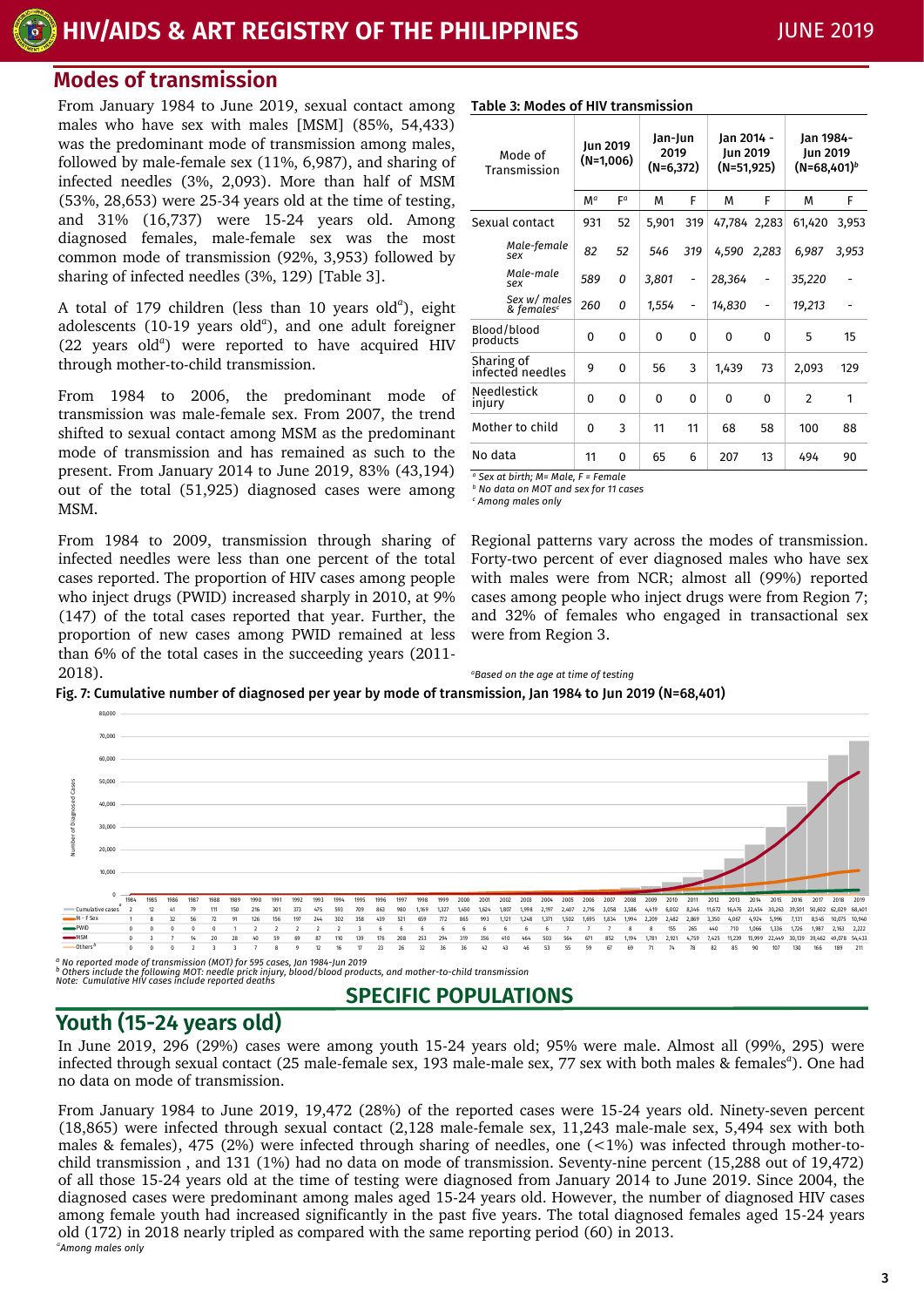## **Children (<10 yo) & Adolescents (10-19)**

In June 2019, there were 54 newly diagnosed adolescents, 10-19 years old at the time of diagnosis. Further, nine cases were 15-17 years old, and 45 cases were 18-19 years old. Almost all (98%) were infected through sexual contact (4 male-female sex, 37 male-male sex, and 12 had sex with both males & females*<sup>a</sup>* ), and one (2%) had no data on mode of transmission. In addition, there were three diagnosed cases less than 10 years old and all were infected through mother-to-child transmission.

Four percent (2,887) of all diagnosed cases from January 1984 to June 2019 were 19 years old and younger at the time of diagnosis. Of these, six percent (182) were children less than 10 years old. Among them 179 were infected through mother-to-child transmission; one through blood transfusion; and two had no data on mode of transmission. Further, 94% (2,705) were adolescents 10 to 19 years old. Nineteen were 10-14 years old, 357 were 15-17 years old and 2,329 were 18-19 years old. Ninety-six percent of the adolescents were infected through sexual contact (306 male-female sex, 1,669 male-male sex, and 611 sex with both males & females*<sup>a</sup>* ), 89 (3%) were infected through sharing of infected needles,  $8$  (<1%) through mother-tochild transmission, and 22 (1%) had no data on the mode of transmission.

*<sup>a</sup> Among males only <sup>a</sup> Among males only*

Fig. 8: Modes of transmission among children and adolescents, Jan 1984 to Jun 2019 (N=2,887)



## **People who engage in transactional sex**

People who engage in transactional sex are those who reported that they either pay for sex, regularly accept payment for sex, or do both. Reporting of transactional sex was included in the HARP starting December 2012.

In June 2019, 12% (123) of the newly diagnosed engaged in transactional sex [Table 4]. Ninety-eight percent (121) were male and aged from 16 to 77 years old (median: 30 years). Sixty percent (73) of the males reported paying for sex only, 31% (37) reported accepting payment for sex only and 9% (11) engaged in both. Also, among the two female cases who engaged in transactional sex, both were reported to have accepted payment for sex.

A total of 6,863 cases reported to HARP from December 2012 to June 2019 were people who engaged in transactional sex. Ninety-six percent (6,595) were male. There were 3,673 (54%) who paid for sex, 2,157 (31%) who accepted payment for sex, and 1,033 (15%) who engaged in both [Table 4].

## **Overseas Filipino Workers (OFW)**

Sixty-one Filipinos who worked overseas within the past five years, whether on land or at sea, were diagnosed in June 2019. They comprised 6% of the total newly diagnosed cases for the month. Of these, eighty-five percent (52) were male. Ninety-seven percent were infected through sexual contact (18 male-female sex, 29 male-male sex, and 12 sex with both males and females*<sup>a</sup>* ). The ages of male OFWs ranged from 22 to 57 years (median: 32 years). six were aged 35-49 years old, and one case each were from age groups 15-24, 25-34, and 50 & older. Among the nine female OFWs diagnosed in June 2019, one was 15-24 years old, one was 25-34, six were aged 35-49 years old, and one was 50 years old & older at the time of testing. The age range among diagnosed female OFWs were 24 to 50 years (median: 38 years).

From January 1984 to June 2019, ten percent (6,760) of the total cases were OFWs [Figure 9]. Of these, 5,844 (86%) were male. Majority (73%) of the transmission among male OFW cases were through sexual contact among MSM (2,485 male-male sex and 1,753 sex with both males and females*<sup>a</sup>* ). The ages of male OFWs ranged from 16 to 80 years (median: 32 years). Among female OFWs, ages ranged from 20 to 73 years (median: 34 years old).

#### Fig. 9: Number of reported OFW diagnosed with HIV, Jan 1984 to Jun 2019 (N=6,760)



| Table 4: Age and sex of people diagnosed with HIV who |
|-------------------------------------------------------|
| engaged in transactional sex                          |

| $\tilde{\phantom{a}}$               |                     |                         |                                  |
|-------------------------------------|---------------------|-------------------------|----------------------------------|
| <b>Type of Transactional</b><br>Sex | Jun 2019<br>(N=123) | Jan-Jun 2019<br>(N=796) | Dec 2012-Jun 2019<br>$(N=6,863)$ |
| Accepted payment for<br>sex only:   | 39 (32%)            | 253 (32%)               | 2,157 (31%)                      |
| Male                                | 37                  | 239                     | 1,996                            |
| Female                              | $\overline{2}$      | 14                      | 161                              |
| Age Range (Median)                  | 18-45 (26)          | $16 - 55(26)$           | $12 - 68(26)$                    |
| Paid for sex only:                  | 73 (59%)            | 428 (54%)               | 3,673 (54%)                      |
| Male                                | 73                  | 426                     | 3,650                            |
| Female                              | $\Omega$            | 2                       | 23                               |
| Age Range (Median)                  | 16-77 (32)          | $16 - 77(32)$           | 14-79 (31)                       |
| Engaged in both:                    | 11 (9%)             | 115 (14%)               | 1,033 (15%)                      |
| Male                                | 11                  | 111                     | 949                              |
| Female                              | $\Omega$            | 4                       | 84                               |
| Age Range (Median)                  | 22-50 (31)          | 18-56 (30)              | 15-62 (29)                       |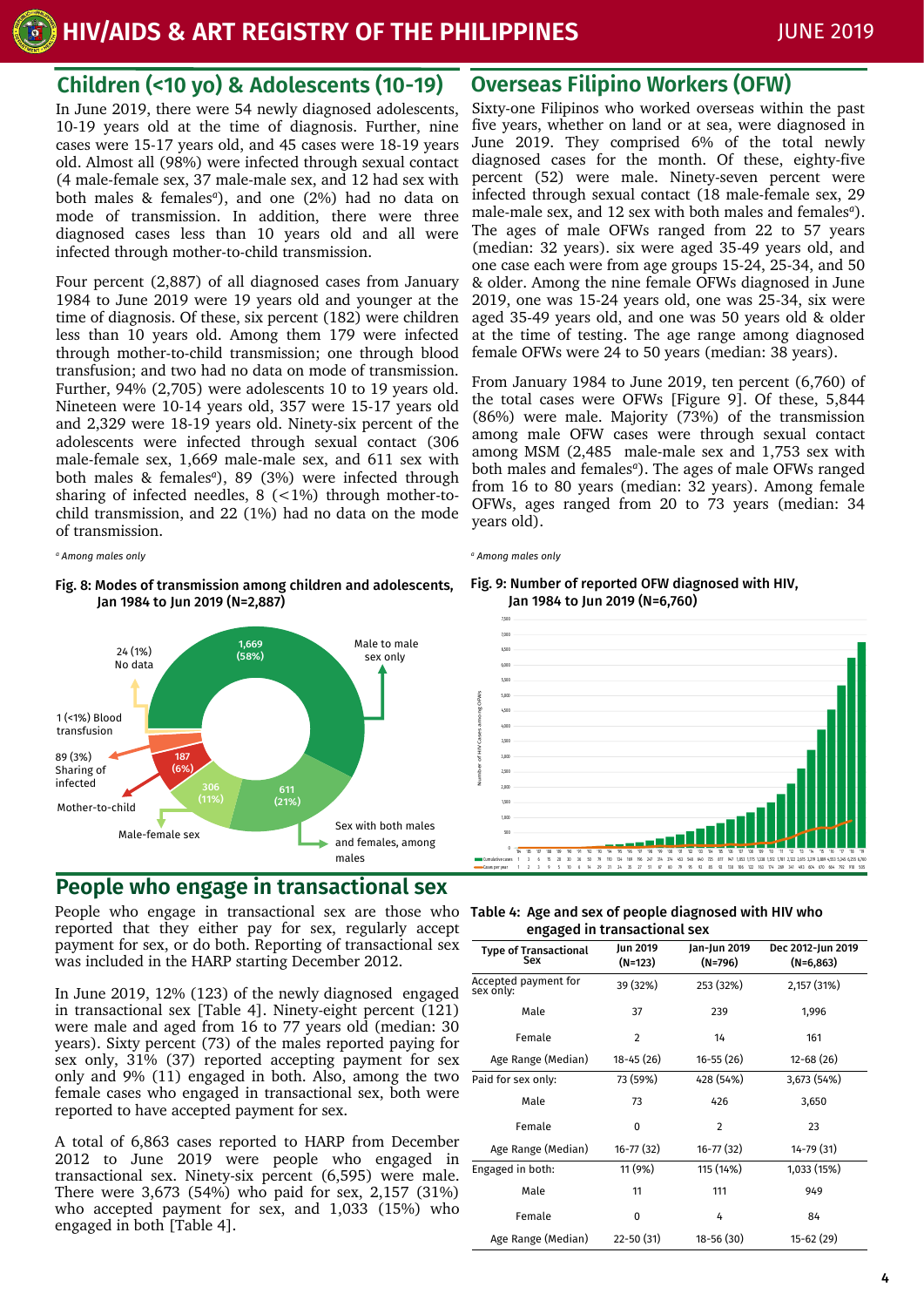**HIV/AIDS & ART REGISTRY OF THE PHILIPPINES** JUNE 2019

# **Pregnant women living with HIV**

Reporting of pregnancy status at the time of testing was included in the HARP from the year 2011.

In June 2019, five pregnant women were newly diagnosed with HIV. Two cases were from NCR and Region 7 and one case was from Region 6. The age of diagnosis ranged from 26 to 40 (median age: 30).

Since 2011, a total of 323 diagnosed pregnant women were reported. More than half (55%, 177) were 15-24 years old at the time of diagnosis, and 38% (122) were 25- 34 years old [Figure 10]. The regions with highest number of diagnosed pregnant cases with HIV were NCR (47%), Region 7 (23%), Region 4A (10%), and Region 3 (6%).

Fig. 10: Number of HIV positive women who were pregnant at the time of diagnosis by age group, Jan 2011 to Jun 2019 (N=323)



Fig. 11: Proportion of reported deaths among people

## **DEATHS AMONG PEOPLE WITH HIV**

In June 2019, there were 102<sup>ª</sup> reported deaths due to any cause among people with HIV. Ninety-two percent (94) were males [Table 5]. Eleven (11%) cases were 15-24 years old at the time of death, 55 (54%) were 25-34 years old, 33 (32%) were 35-49 years old, and three (3%) were 50 years and older. Ninety-six percent of the cases were reported to have acquired the infection through sexual contact: 18 through male-female sex, 51 through male-male sex, and 29 through males who have sex with both males and females. Three (3%) were infected through sharing of needles. One (1%) had no data on mode transmission.

A total of 3,459 deaths were reported from January 1984 to June 2019, and 91% (3,148) of whom were male. Twentythree (1%) were less than 15 years old at the time of death, 512 (15%) were 15-24 years old, 1,723 (50%) were 25-34 years old, 977 (28%) were 35-49 years old, and 222 (6%) were 50 years and older [Table 5] $^b$ .

Sexual contact (96%) was the most common mode of HIV transmission among reported deaths (738 through malefemale sex, 1,632 through male-male sex, 954 through males who have sex with both males and females). Other modes of transmission of reported deaths were sharing of infected needles (71), mother-to-child transmission (23), and blood transfusion (9) [Figure 11]*<sup>c</sup>* .

with HIV

*<sup>a</sup>Based on the date reported; the actual date of death may not necessarily fall in this reporting month*

*<sup>b</sup>No data available on age for 2 cases <sup>c</sup>No data available on mode of transmission for 32 cases*

Table 5: Demographic data of reported deaths among people  $W$ 

| with HIV                                                                                                     |                  |                 |                               |            |                      |                               |       |                 |  |
|--------------------------------------------------------------------------------------------------------------|------------------|-----------------|-------------------------------|------------|----------------------|-------------------------------|-------|-----------------|--|
| Demographic Data                                                                                             | Jun 2019         | Jan-Jun<br>2019 | Jan 1984 -<br><b>Jun 2019</b> |            |                      |                               |       |                 |  |
| Total reported deaths                                                                                        | 102 <sup>a</sup> | 405             | 3,459                         | Jun        | 50%                  |                               | 28%   | 18%             |  |
| Male                                                                                                         | 94               | 384             | 3,148                         | 2019       | (51)                 |                               | (29)  | (18)            |  |
| Female                                                                                                       | 8                | 21              | 311                           |            |                      |                               |       |                 |  |
| Age group: <15 y/o                                                                                           | $\mathbf 0$      | 0               | 23 <sup>b</sup>               |            | <b>Male-Male Sex</b> | Sex with both Males & Females |       | Male-Female Sex |  |
| $15 - 24$ $V/O$                                                                                              | 11               | 46              | 512 <sup>b</sup>              |            |                      |                               |       |                 |  |
| $25 - 34 \sqrt{o}$                                                                                           | 55               | 217             | 1,723 <sup>b</sup>            | lan 1984 - | 47%                  |                               | 28%   | 21%             |  |
| $35 - 49$ v/o                                                                                                | 33               | 125             | 977 <sup>b</sup>              | Jun 2019   | (1,632)              |                               | (954) | (758)           |  |
| 50 $V$ /0 & above                                                                                            | 3                | 17              | 222 <sup>b</sup>              |            |                      |                               |       |                 |  |
| المثطف وترالمكربائ ومممومون ومعربيو ومعامله والمتواطئ والمستحد والمفاسط والمعاون والمستحدث والمعاون والمعارف |                  |                 |                               |            |                      |                               |       |                 |  |

*<sup>a</sup> Based on the date reported; the actual date of death may not necessarily fall in this* 

 *reporting month*

*<sup>b</sup> No data available on age for 2 cases*



STI Surveillance and Strategic Information Unit (NHSSS)

Epidemiology Bureau, Department of Health, 2/F Bldg. 19, San Lazaro Compound, Sta. Cruz, Manila 1003 Philippines

T: +632 651-7800 local 2952 F: +632 495-0513 E: hivepicenter@gmail.com W: http://www.doh.gov.ph

/hivepicenter @hivepicenter @hivepicenter lo,



#### HIV/AIDS & ART Registry of the Philippines (HARP)

0% 10% 20% 30% 40% 50% 60% 70% 80% 90% 100%

The HIV/AIDS & ART Registry of the Philippines (HARP) is the official record of total number of diagnoses (laboratory-confirmed) and<br>deaths among people with HIV in the Philippines. All individuals in the<br>registry are confirmed by the San Lazaro Hospital STD/AIDS Cooperative Central Laboratory (SACCL) which is the National Refer-ence Laboratory (NRL) of the Department of Health (DOH) for HIV/ AIDS. Mandatory HIV testing is unlawful in the Philippines (Republic Act 11166).

The process of reporting to the HARP is as follows: All blood samples from accredited HIV testing facilities that were screened HIV reactive are sent to SACCL for confirmation by Western Blot. Confirmed HIV positive individuals were reported to the DOH-Epidemiology Bureau (EB) and recorded to HARP.

HARP is a passive surveillance system. Except for HIV confirmation by the NRL, all other data submitted to the HARP are secondary and cannot be verified. Hence, HARP cannot determine if an individual's reported place of residence is where the person got infected, or<br>where the person lived after being infected, or where the person is<br>presently living. This limitation has major implications on data<br>interpretation. Readers and consider other sources of information before arriving at conclusions.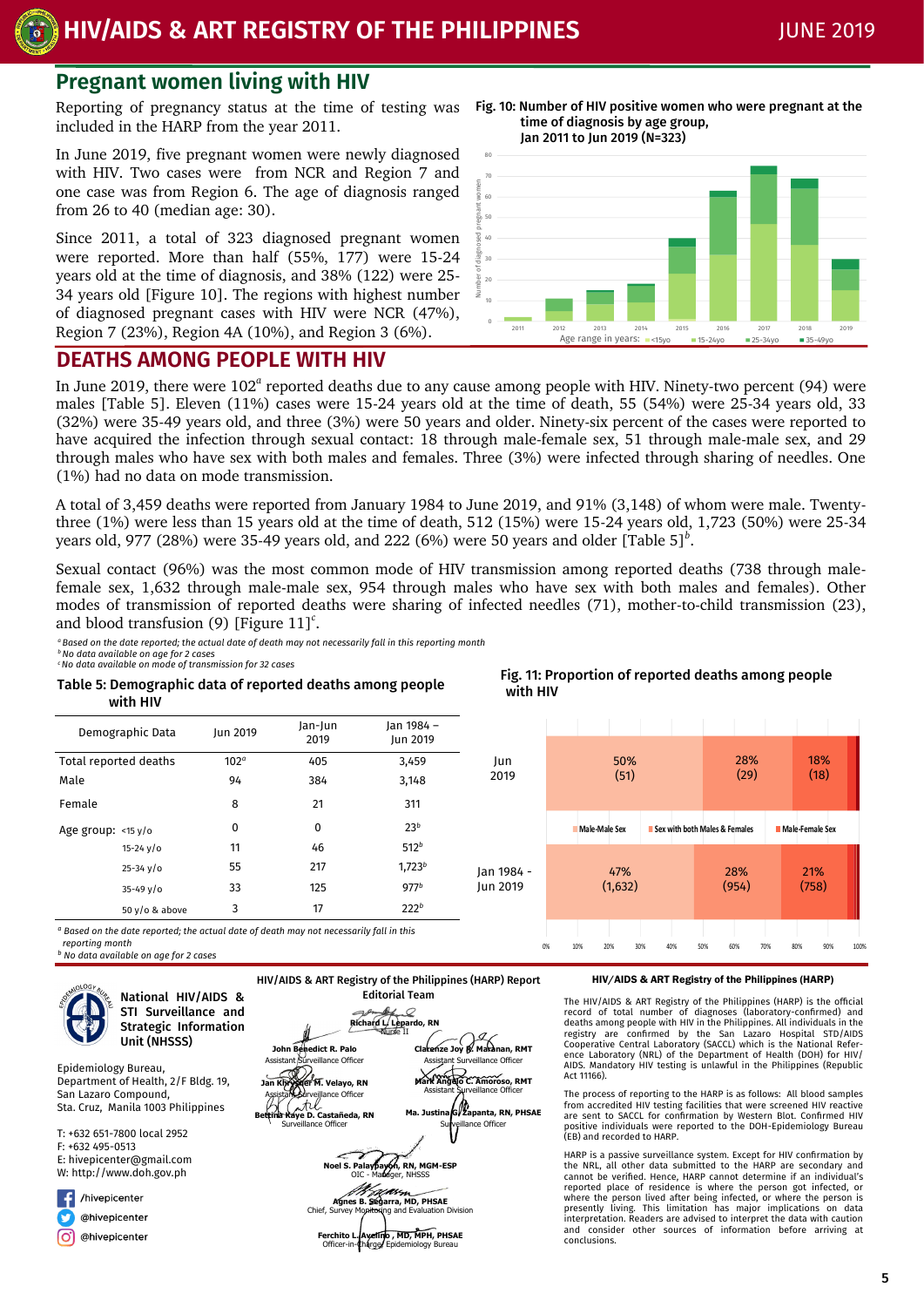

# **HIV/AIDS & ART REGISTRY OF THE PHILIPPINES**

### **DOH Designated HIV Treatment Hubs & Primary HIV Care Facilities\***

|                | Treatment Hubs (outpatient and inpatient care & treatment)                                               |                                                                                    | <b>Contact numbers</b>                                           |
|----------------|----------------------------------------------------------------------------------------------------------|------------------------------------------------------------------------------------|------------------------------------------------------------------|
| Region         | <b>Name of Facility</b><br>Ilocos Sur Provincial Hospital - Gabriela Silang                              | <b>Address</b><br>Quirino Blvd., Tamag Vigan Ilocos Sur                            | 09272957363/09175641530                                          |
|                | Ilocos Training and Regional Medical Center                                                              | Parian, San Fernando City, La Union                                                | (072) 607-6418/ (072) 607-9912                                   |
| $\mathbf{1}$   | Mariano Marcos Memorial Hospital and Medical Center                                                      | Barangay 6 San Julian, Batac, Ilocos Norte                                         | (077) 600-8000                                                   |
|                | Region 1 Medical Center (PINAS - Unit)                                                                   | Arellano St. Dagupan City, Pangasinan 2400                                         | (075) 515-8916/ 515-3030                                         |
|                | Cagayan Valley Medical Center                                                                            | Dalan na Pagayaya, Carig Sur, Tuguegarao, Cagayan                                  | (078) 304-1410 / (078) 304-1810                                  |
| $\overline{2}$ | Region II Trauma and Medical Center                                                                      | Magsaysay, Bayombong, Nueva Vizcaya                                                | (078) 805-3561 loc. 1225                                         |
|                | Allied Care Experts Medical Center (EmbrACE Unit) - Baliwag                                              | Pinagbarilan, Baliuag, Bulacan                                                     | 0933-873-7688 / (044) 816-1000 Loc 204                           |
|                | Apalit Doctors Hospital, Incorporated (ADHope Unit)                                                      | Gonzales Ave, San Juan, Apalit, Pampanga                                           | 09362724170 / 09432880323                                        |
|                | Bataan General Hospital (Bataan HAVEN)                                                                   | Manahan St., Tenejero, Balanga City, Bataan                                        | (047) 237-1274/ (047) 237-1275 loc. 103/ 09998844522             |
|                | Bulacan Medical Center (Luntiang Silong)<br>Dr. Paulino J. Garcia Memorial Research and Medical Center   | 3rd Flr Pay 3 - Rm 301 Mojon, City of Malolos, Bulacan                             | 09234051309 / 09155214322                                        |
|                | (Sanctuario De Paulino)                                                                                  | Mabini St., Cabanatuan City, Nueva Ecija                                           | (044)463-8888 loc. 181 / 09177736638 / 09175716869               |
| 3              | Jose B. Lingad Memorial Regional Hospital (Bahay LInGAD)                                                 | Brgy. San Dolores, San Fernando, Pampanga                                          | (045) 435-6801 / 09336215028                                     |
|                | James L. Gordon Memorial Hospital (L.E.A.D. Shelter)                                                     | #1 Perimeter Rd., New Asinan, Olongapo City                                        | (047) 602-4052/ 09988627015                                      |
|                | Premiere Medical Center (TAHANAN sa Premiere)                                                            | Maharlika Highway, Daan Sarile, Cabanatuan City, Nueva                             | (044) 463-7845 to 49 loc. 2073/ 09322128175/                     |
|                |                                                                                                          | Ecija<br>Zambales Medical Society Building (beside Eye Center                      | 09052944300 / 095968173441                                       |
|                | President Ramon Magsaysay Memorial Hospital (Balin Kalinga)                                              | Clinic) Palanginan, Iba Zambales                                                   | 09153966014/09192442299                                          |
|                | Tarlac Provincial Hospital (TPH Cares)                                                                   | San Vicente, Tarlac City                                                           | (045) 491-8970 loc. 247                                          |
|                | Batangas Medical Center (BATMC Wellness Zone)                                                            | Kumintang Ibaba, Batangas City                                                     | $(043)$ 723-0165                                                 |
|                | Calamba Doctors Hospital (Plus Life Center)                                                              | San Cristobal Bridge, Calamba, Laguna                                              | $(049)$ 545 7371                                                 |
| 4А             | General Emilio Aguinaldo Memorial Hospital                                                               | Brgy Luciano Trece Martires Cavite                                                 | (046) 6860856                                                    |
|                | Laguna Medical Center (LMC HACT Clinic)                                                                  | J. De Leon St, Santa Cruz, Laguna                                                  | (049) 543-3351 / 09178465901                                     |
|                | Ospital ng Biñan (ONB HIV Treatment Hub)<br>Quezon Medical Center (Live Positive Wellness Center)        | Canlalay Bridge, Biñan, Laguna<br>Brgy XI, Quezon Avenue, Lucena, Quezon Province  | $(049)$ 511-4119<br>(042) 717-6323 loc. 342                      |
|                | Ospital ng Palawan (Red Top Center)                                                                      | 220 Malvar St. Puerto Princesa City                                                | $(048)$ 434-6864 / $(048)$ 434-2148                              |
| 4B             | Occidental Mindoro Provincial Hospital (ARUGA Clinic)                                                    | Paluan Road, Mamburao, Occidental Mindoro                                          | $(043)$ 711-1116                                                 |
|                | Oriental Mindoro Provincial Hospital (Purple Rain Clinic)                                                | Sta. Isabel, Calapan City, Oriental Mindoro                                        | 09164691469                                                      |
| 5              | Bicol Regional Training and Teaching Hospital                                                            | Rizal St., Legazpi City                                                            | (052) 483-0017 loc. 4227                                         |
|                | <b>Bicol Medical Center</b>                                                                              | BMC Road, Naga, Camarines Sur                                                      | $(054)$ 811-7800                                                 |
|                | Angel Salazar Memorial General Hospital                                                                  | Tobias A. Fornier St, San Jose de Buenavista, Antique                              | $(036)$ 540 7133                                                 |
|                | Corazon Locsin Montelibano Memorial Regional Hospital                                                    | 2nd flr. OPD Bldg. Lacson St. cor Burgos, Bacolod City                             | $(034) 707 - 2280$                                               |
| 6              | Dr. Rafael Tumbokon Memorial Hospital<br>The Medical City - Iloilo (i-REACT Clinic Iloilo)               | Mabini St., Kalibo, Aklan<br>Locsin St., Molo, Iloilo City                         | $(036)$ 268-6299<br>$(033) 500 - 1000$                           |
|                | Western Visayas Medical Center                                                                           | Q. Abeto St., Mandurriao, Iloilo City                                              | $(033)$ 321-1631                                                 |
|                | Cebu Provincial Hospital - Balamban                                                                      | Pilapil Street, Balamban, Cebu                                                     | 09275372900                                                      |
|                | Cebu Provincial Hospital - Carcar                                                                        | Baracca St. Pob. 2 Carcar City, Cebu                                               | (032) 4878334                                                    |
|                | Chong Hua Hospital - Mandaue (ART Club 802)                                                              | Int'l Mantawi Drive. Rec. Area, Bgy. Subangdaku, Mandaue                           | (032) 233-8000 loc. 8880                                         |
|                | Eversley Childs Sanitarium and General Hospital                                                          | Upper Jagobiao Rd, Mandaue City, Cebu                                              | (032) 346 2468                                                   |
| $\overline{7}$ | Gov. Celestino Gallares Memorial Hospital                                                                | M. Parras St., Tagbilaran City                                                     | (038) 411-4868                                                   |
|                | Negros Oriental Provincial Hospital                                                                      | Real St., Dumaguete City, Negros Oriental                                          | (6335) 225-0950/225-0949                                         |
|                | <b>Talisay District Hospital</b><br>Vicente Sotto Memorial Medical Center                                | San Isidro, Dakbayan sa Talisay<br>B. Rodriguez St., Cebu City                     | (032) 273 3226<br>(032) 254-4155 / (032) 253-9891 to 96 loc. 102 |
|                | Visayas Community Medical Center (Balay Malingkawasnon)                                                  | Osmeña Blvd., Cebu City                                                            | $(032)$ 253 1901                                                 |
|                | Biliran Provincial Health Office (Reproductive Health Clinic)                                            | Naval, Biliran                                                                     | (053) 561-5983                                                   |
|                | Eastern Samar Provincial Hospital                                                                        | Borongan, Eastern Samar                                                            | (055) 560-9869                                                   |
| 8              | Eastern Visayas Regional Medical Center                                                                  | Magsaysay Blvd., Tacloban City                                                     | (053) 321-3121 / (053) 321-3363                                  |
|                | Felipe Abrigo Memorial Hospital                                                                          | Hillsview, Guiuan, Eastern Samar                                                   | $(055)$ 271-2180                                                 |
|                | Hilongos District Hospital                                                                               | CV Alcuiwo St., Hilongos, Leyte                                                    | $(053)$ 336-2102                                                 |
|                | Northern Samar Provincial Hospital<br>Corazon C. Aquino Memorial Hospital                                | Catarman, Northern Samar<br>Basong Dipolog, Zamboanga del Norte                    | $(055) 500 - 9770$<br>$(065)$ 212-5555                           |
| 9              | Margosatubig Regional Hospital                                                                           | F. Nightingale St, Margosatubig, 7035 ZDS                                          | 09177001500 / 09452954381                                        |
|                | Zamboanga City Medical Center                                                                            | Dr. Evangelista St., Sta. Catalina, Zamboanga City                                 | (062) 991-2934                                                   |
|                | Mayor Hilarion A. Ramiro Sr. Regional and Teaching Hospital                                              | Bacolod, 7200 Ozamis City, Misamis Occidental                                      | $(088)$ 521 0022                                                 |
| 10             | Northern Mindanao Medical Center                                                                         | Provincial Capitol Compound, Cagayan de Oro City                                   | (082) 856-4147                                                   |
|                | Davao Doctors Hospital (ARTU)                                                                            | 118 E Quirino Avenue, Poblacion District, Davao City                               | (082) 222 8000                                                   |
| 11             | Davao Regional Medical Center (RED STAR Clinic)                                                          | Apokon, Tagum City, Davao del Norte                                                | (084) 400-3347 / 09239598931                                     |
|                | Southern Philippines Medical Center                                                                      | J. P. Laurel St., Bajada, Davao City                                               | (082) 227-2731 loc. 5140 / (082) 321-7061                        |
| 12             | South Cotabato Provincial Hospital (IPHO-SCPH HACT Clinic)                                               | Aguinaldo St., Koronadal City, South Cotabato                                      | $(083)$ 228-4571                                                 |
| CAR            | Baguio General Hospital and Medical Center<br>Adela Serra Ty Memorial Medical Center (SDS Wellness Ctr.) | Governor Pack Road., Baguio City<br>Capitol Hills, Telaje, Tandag, Surigao del Sur | (074) 442-4216 loc. 381 / 09155816480<br>$(086)$ 211-4306        |
|                | Butuan Medical Center (Pallative and Wellness Care Center)                                               | Km 5 Baan, Butuan City                                                             | 09173208799                                                      |
| CARAGA         | CARAGA Regional Hospital (OP Wellness Center)                                                            | Rizal St. National Road, Surigao City                                              | (086) 826-0568 / 09173068186                                     |
|                | Democrito O. Plaza Memorial Hospital (Heart Room)                                                        | P2, Patin-ay, Prosperidad, Agusan del Sur                                          | 09274698162                                                      |
|                | Asian Hospital and Medical Center                                                                        | 2205 Civic Drive, Filinvest City, Alabang                                          | (02) 771 9000 loc 8154/ 09989641964                              |
|                | Dr. Jose N. Rodriguez Memorial Hospital                                                                  | St. Joseph Avenue, Tala Caloocan                                                   | 09209824758 / 09253547547                                        |
|                | Makati Medical Center (Center for Tropical & Travel Medicine)                                            | #2 Amorsolo St., Legaspi Village, Makati City                                      | (02) 888-8999 loc. 2134 (CTTM) / 09178014314                     |
|                | Manila Doctors Hospital                                                                                  | 667 United Nations Avenue, Ermita Manila                                           | (02) 558-0888 loc. 4480                                          |
|                | Mary Johnston Hospital<br>Philippine General Hospital (SAGIP - Unit)                                     | 1221 Juan Nolasco Street, Tondo Manila<br>Taft Ave., Manila                        | (02) 245-4021 loc 385/412                                        |
| <b>NCR</b>     | Quezon City General Hospital                                                                             | Seminary Road, EDSA                                                                | (02) 554-8400 loc. 3249<br>$(02)$ 863-0800                       |
|                | Research Institute for Tropical Medicine                                                                 | Filinvest Corporate City, Alabang, Muntinlupa City                                 | (02) 807-2628 loc. 332                                           |
|                | Rizal Medical Center                                                                                     | Pasig Blvd, Pasig City                                                             | 09361944238 / 0932601 9341                                       |
|                | San Lazaro Hospital (H4 OPD Clinic)                                                                      | Quiricada St., Sta. Cruz, Manila                                                   | $(02)$ 310-3128                                                  |
|                | St. Luke's Medical Center - Global City (Room 1276)                                                      | Rizal Drive cor. 32nd & 5th Ave., Taguig City                                      | $(02)$ 789-7700                                                  |
|                | Sta. Ana Hospital                                                                                        | New Panaderos St., Sta. Ana, Manila                                                | $(02)$ 516-6790                                                  |
|                | The Medical City - Ortigas (i-REACT Clinic Pasig)                                                        | Ortigas Ave., Pasig City                                                           | (02) 988-1000 loc. 6765                                          |

*\* As per DOH Department Memorandum No. 2018-0400*